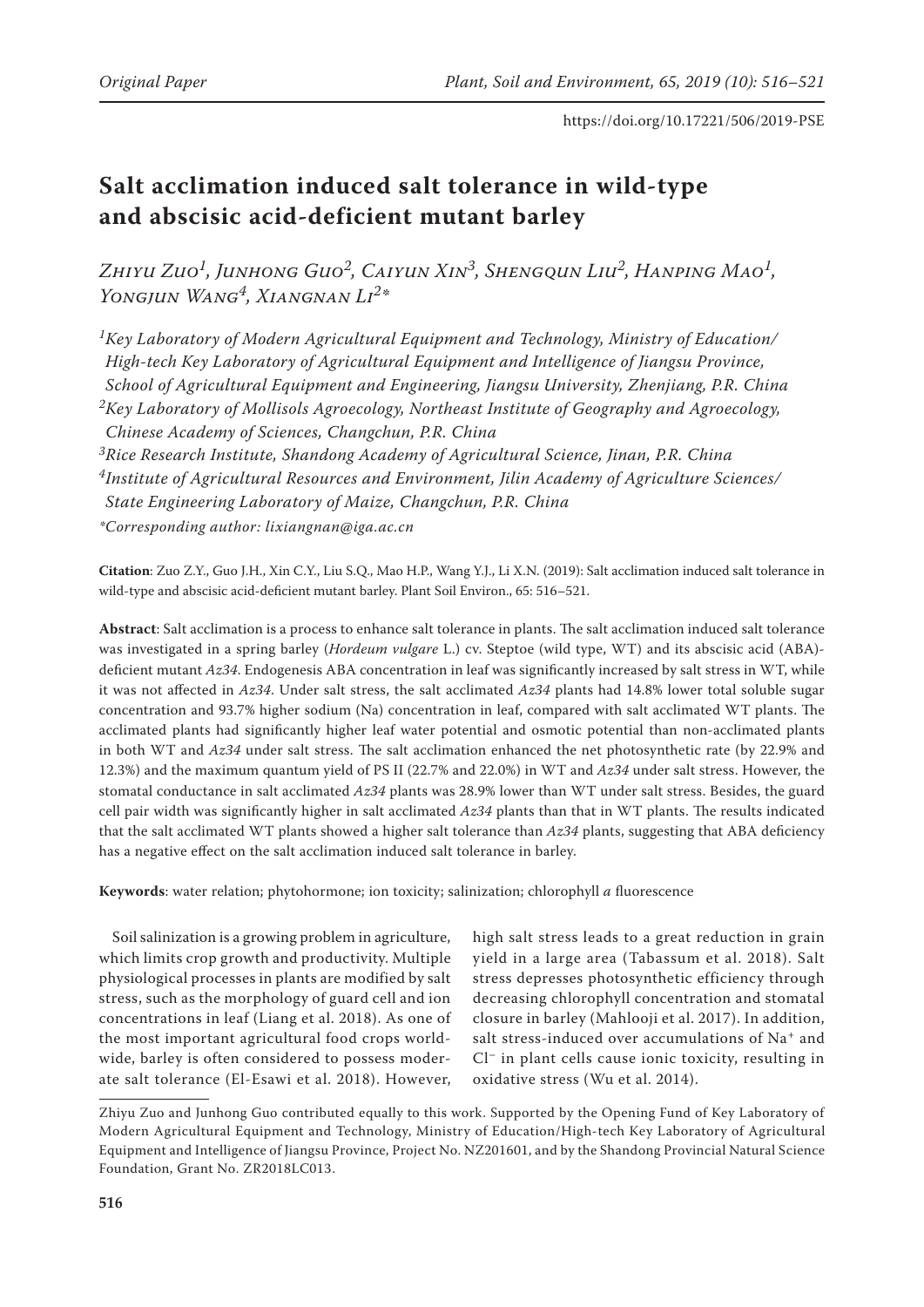Higher plants have various strategies to cope with salt stress, including regulating the ion uptake in roots and translocations in the shoot, activation of antioxidative enzyme systems, and modification of membrane structure (Liang et al. 2018). Salt acclimation has been documented to improve salt tolerance in various plant species (Janda et al. 2016, Pandolfi et al. 2016). For instance, salt acclimation by irrigating wheat plants with 25 mmol NaCl solution resulted in a decrease in chlorotic symptoms and impairment of the photosynthetic processes of the plants exposed to subsequent high salt stress (Janda et al. 2016). Osmotic adjustment is important for the induction of salt tolerance in various plant species (Tang et al. 2015). In saline soils, plants accumulate sufficient solutes to match, in osmolarity, the higher ion levels in the soil solution (Munns and Tester 2008). The osmotic adjustment helps to maintain cell turgor in cells, to benefit for salt tolerance in plants.

Phytohormones play crucial roles in response to salt stress in plants, especially abscisic acid (ABA), which regulates multiple physiological processes and the adaptation to abiotic stresses, such as salt (Zuo et al. 2017). The positive effects of ABA on salt tolerance have been well illuminated by molecular and biochemical studies. Under salt stress, plants could enhance the endogenous ABA level by activating the synthetic pathway of ABA and/or inhibiting its degradation pathway (Merilo et al. 2018). However, the roles of ABA in the process of salt acclimation induced salt tolerance and the physiological alterations involved are still unclear.

To explore the physiological mechanisms of salt acclimation induced salt tolerance and the involvement of ABA in this process, a spring barley cv. Steptoe and its ABA-deficient mutant *Az34* firstly experience a salt acclimation process, and subsequently exposed to high salt stress. The objective was to examine whether ABA deficiency could affect the process of salt acclimation induced salt tolerance.

#### **MATERIAL AND METHODS**

**Genetic materials and experimental design**. A spring barley cv. Steptoe (WT, wild type) and its ABAdeficient mutant *Az34* (= *nar2a* in Steptoe genetic background) were grown in plastic pots (15 cm high and 25 cm in diameter) filled with 4.8 kg clay soil in Northeast Institute of Geography and Agroecology, Chinese Academy of Sciences, Changchun, China. The soil contains 8.06 g/kg organic carbon, 1.3 g/kg

total N, 83.1 mg/kg available N, 0.05% P, 1.75% Na, and 0.65% K, and the soil pH is 6.1. The soil was sieved by passing through a 1 cm mesh. Eight seeds were sown in each pot, and four seedlings remained after thinning at the 2-leaf stage. At 5-leaf stage, barley plants were exposed to four treatments: C – non-stress control; AC – salt acclimation (25 mmol NaCl for 10 days); ST – salt stress (500 mmol NaCl for 4 days);  $AC + ST - salt$  acclimation + salt stress. The plants were grown in a greenhouse, where the photosynthetic active radiation (PAR) was > 500 μmol/m<sup>2</sup>/s, and the photoperiod was 12 h. The relative humidity was  $70 \pm 5\%$ . The experiment was a randomized block design. Each treatment consisted of three replicates (each replicate had 4 pots).

**Physiological trait determination**. Just after the salt stress treatment, the net photosynthetic rate  $(P_n)$  and stomatal conductance  $(g_s)$  was determined on the latest fully expanded leaf with a portable photosynthesis system (LI-6400XT, Li-Cor, Lincoln, USA) at 400  $\mu$ mol/mol of CO<sub>2</sub> concentration and 1200  $\mu$ mol/m<sup>2</sup>/s of PAR. The gas exchange measurements were carried out from 9:30 to 11:30. The maximum quantum yield of PS II ( $F_v/F_m$ ) and performance index on the absorption basis ( $PI<sub>ARS</sub>$ ) were measured on the same leaf as for the gas exchange with the plant efficiency analyzer (Pocket-PEA, Hansatech, Norfolk, UK) after a 30 min of dark adaptation. The relative chlorophyll content of the same leaf was measured with a chlorophyll meter (SPAD 502, soil plant analysis development, Minolta, Tokyo, Japan). The stomatal morphology was analyzed based on the images of stomata in the latest fully expanded leaf, processed with a Dino-Lite digital microscope (AM411, Vidy Precision Equipment, Wuxi, China). After these non-destructive measurements, the latest fully expanded leaf was used to measure the midday leaf water potential (Ψl) and osmotic potential (Ψo) with a pressure chamber (soil moisture equipment, Santa Barbara, USA) and a psychrometer (C-52 sample chambers, Wescor, Logan, USA) connected with a microvolt meter (HR-33T, Wescor, Logan, USA), respectively.

The leaf samples from each treatment were collected just after salt stress for analysis of concentrations of ABA, total soluble sugar (TSS), and Na+ and K+. The leaf ABA concentration was measured with ELISA following our previous protocol (Li et al. 2015). The TSS concentration was determined with dry leaf samples (Li et al. 2013). Concentrations of Na<sup>+</sup> and K+ were analyzed after high-pressure digestion with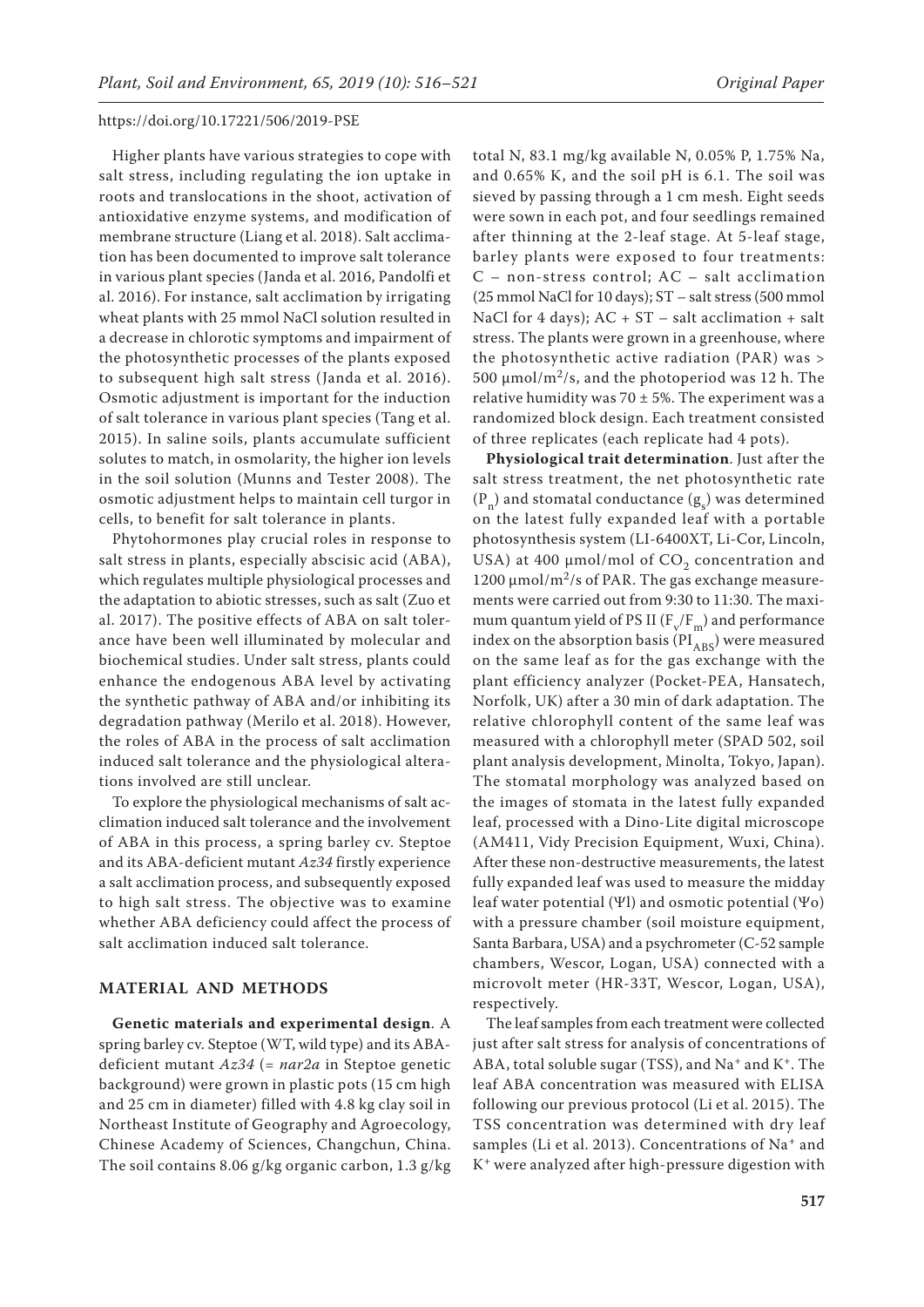nitric acid (UltraClave III, MLS, Leutkirch, Germany) using inductively coupled plasma optical emission spectrometry (ICP-OES 720, Varian, Palo Alto, USA).

**Statistical analysis**. The data was firstly tested for homogeneity of variance with boxplot and subjected to the one-way ANOVA using SigmaSTAT (V3.5, Systat Software Inc., Chicago, USA).

### **RESULTS AND DISCUSSION**

As expected, the ABA concentration in leaf was significantly increased by salt stress and the combination of salt acclimation and salt stress in WT, while it was not affected by both treatments in ABA-deficient mutant *Az34* (Figure 1). The remarkable increases in endogenous ABA concentration have been found in various plant species when exposed to salt stress (Jakab et al. 2005). ABA has been demonstrated to function as crucial cellular signaling of salt acclimation, probably regulating carbohydrate metabolism (Garcia de la Garma et al. 2015).

The chlorophyll content (SPAD) and TSS concentration were both significantly reduced by salt stress (Figure 1). Under salt stress, the SPAD value was significantly higher in salt acclimated plants than non-acclimated plants in WT and *Az34* by 24.6% and 11.7%, respectively. This indicated that salt acclimation increased the chlorophyll content and TSS concentration in leaf, which benefited the salt tolerance of barley plants. However, it should be noted that the salt-induced reduction in chlorophyll content was larger in the *Az34* compared with WT. This might be related to the lower level of endogenous ABA in *Az34*. Soluble sugar contributes to the osmotic adjustment in plants when exposed to salt stress (Janda et al. 2016). Here, salt acclimation increased leaf TSS concentration in WT barley exposed to subsequent salt stress, while the TSS concentration was not affected by salt acclimation in *Az34*. Thus, it was suggested that salt acclimation induced salt tolerance by regulating the osmotic adjustment process, which may be ABA-dependent.

The Ψl were significantly decreased by 57.1% and 72.0% in WT and *Az34* under salt stress, compared with the control (Figure 2). Under salt stress, the salt acclimated plants had 15.9% and 13.4% higher Ψl than the non-acclimated plants in both WT and *Az34*. A similar trend was found in Ψo. It has been well documented that salt stress induces dehydration in plant tissues (Parida and Das 2005). Nonetheless, salt acclimated plants had less dehydration in leaf than non-acclimated plants,

suggesting that salt acclimation helps to maintain a better water status in barley under salt stress.

The salt acclimation, salt stress, and their combination all increased significantly the leaf Na<sup>+</sup> concentration in WT and *Az34* (Figure 3). Soil salinity leads to ion toxicity, which is one of the major negative effects on plant growth (Janda et al. 2016). Modifications of Na+ uptake and translocation are among the mechanisms which may lead to higher salt tolerance in cereals (Janda et al. 2016). In the present study, salt acclimation reduced the Na+ ac-



Figure 1. The concentration of abscisic acid (ABA), chlorophyll content (SPAD), and concentration of total soluble sugars (TSS) in the latest fully expanded leaf of wild type (WT) barley and its ABA-deficient mutant (*Az34*) as affected by salt acclimation and salt stress. C – non-stress control; AC – salt acclimation; ST – salt stress; AC + ST – salt acclimation + salt stress. Different small letters mean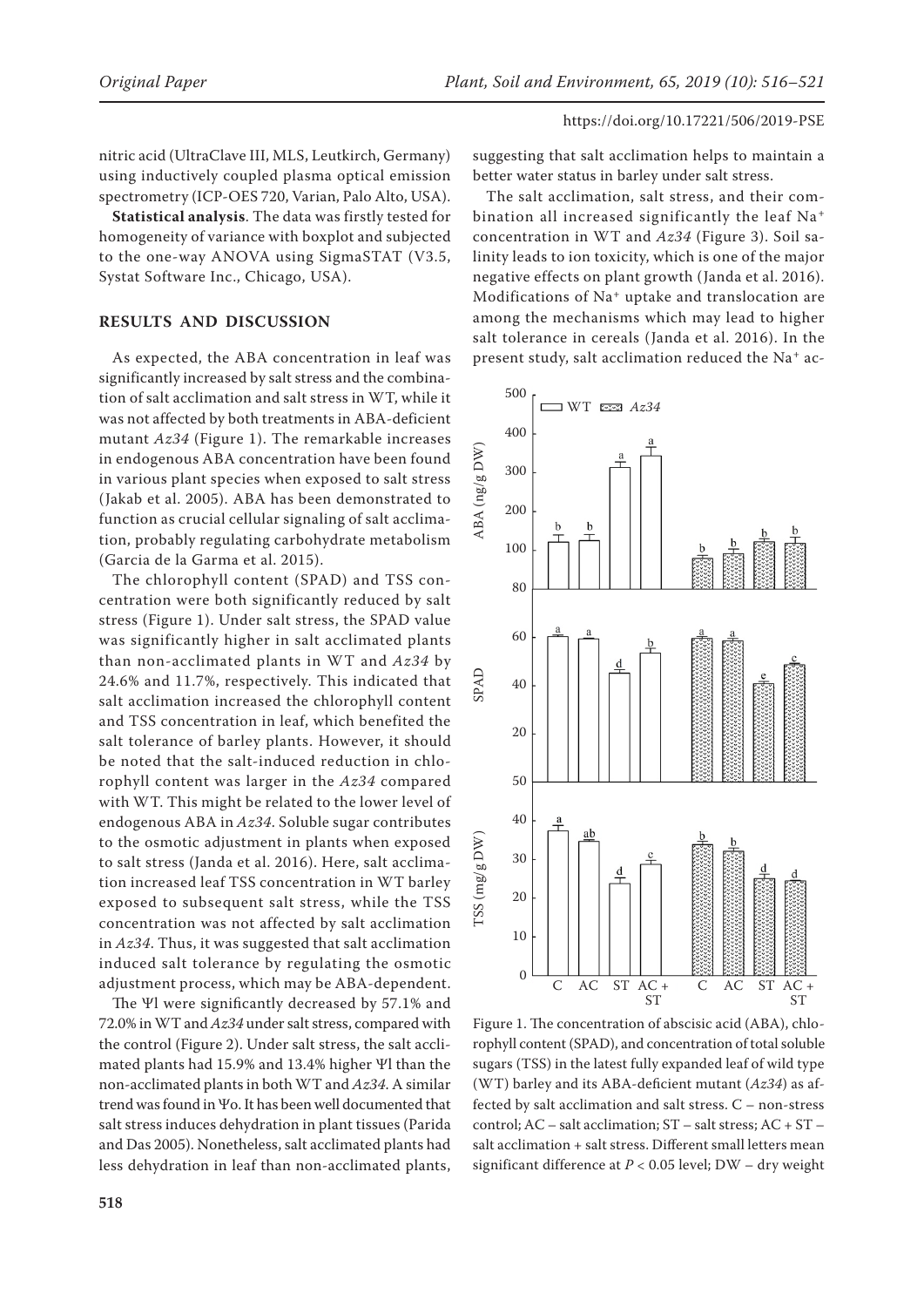



Figure 2. Leaf water potential (Ψl) and osmotic potential (Ψo) of the latest fully expanded leaf in barley (wild type (WT) and *Az34*) as affected by salt acclimation and salt stress. C – non-stress control; AC – salt acclimation;  $ST$  – salt stress;  $AC + ST$  – salt acclimation + salt stress. Different small letters mean significant difference at *P* < 0.05 level

cumulation by 24.9% in leaf under subsequent salt stress in WT, indicating that salt acclimation modified the Na+ translocation in leaf. However, it was not the same case in *Az34*, indicating that ABA might be involved in the regulation of Na<sup>+</sup> translocation in leaf. In *Phaseolus vulgaris*, ABA inhibited the Na<sup>+</sup> transport from root to shoot, alleviating the toxicity caused by Na+ overaccumulation (Karmoker and Van Steveninck 1979). Normally, plants increase  $Na<sup>+</sup>$  uptake and reduce  $K<sup>+</sup>$  uptake under salt stress, hence disrupting the balance between Na<sup>+</sup> and K<sup>+</sup> (Tavakkoli et al. 2011). In the present study, the leaf K+ concentration was significantly decreased by 32.2% and 40.4% by salt stress in WT and *Az34*, compared with the non-stress control (Figure 3). However, salt acclimated plants had significantly higher  $K^+$ concentration in leaf than non-acclimated plants under salt stress. Accumulated evidence indicates that salt acclimation could enhance  $K^+$  stability in plant tissues (Pandolfi et al. 2016). Here, the salt acclimation induced tolerance to the subsequent salt stress could be linked to the higher K+ level in

Figure 3. Concentrations of Na<sup>+</sup> and K<sup>+</sup> in barley leaves (wild type (WT) and *Az34*) as affected by salt acclimation and salt stress. C – non-stress control; AC – salt acclimation;  $ST$  – salt stress;  $AC + ST$  – salt acclimation + salt stress. Different small letters mean significant difference at *P* < 0.05 level

tissues. In addition, WT and *Az34* barley showed a similar trend, indicating that ABA deficiency had no effect on the transport and accumulation of K<sup>+</sup> under salt stress.

Salt stress has direct effects on photosynthesis by modulating photosynthetic proteins in chloroplasts; besides, it also affects photosynthesis indirectly by limiting stomatal functioning (Munns and Tester 2008). In the present study, the  $P_n$  and  $g_s$  were both significantly decreased by salt stress in WT and *Az34* (Figure 4). Interestingly, the salt acclimated plants had significantly higher  $P_n$  and  $g_s$  than the non-acclimated plants under salt stress, except for the  $g_s$  in *Az34*. This indicated that the greater  $P_n$  of salt acclimated plants could be partially ascribed to their higher  $g_s$  in relation to the non-acclimated plants under salt stress (Wang et al. 2017).

 $F_{\rm v}/F_{\rm m}$  and PI<sub>ABS</sub> were widely used to test the response of photosynthetic electron transport to salt stress (Živčák et al. 2017). Here, the significant reductions in  $F_v/F_m$  and  $PI_{ABS}$  were observed in WT and *Az34* barley under salt stress; however, the salt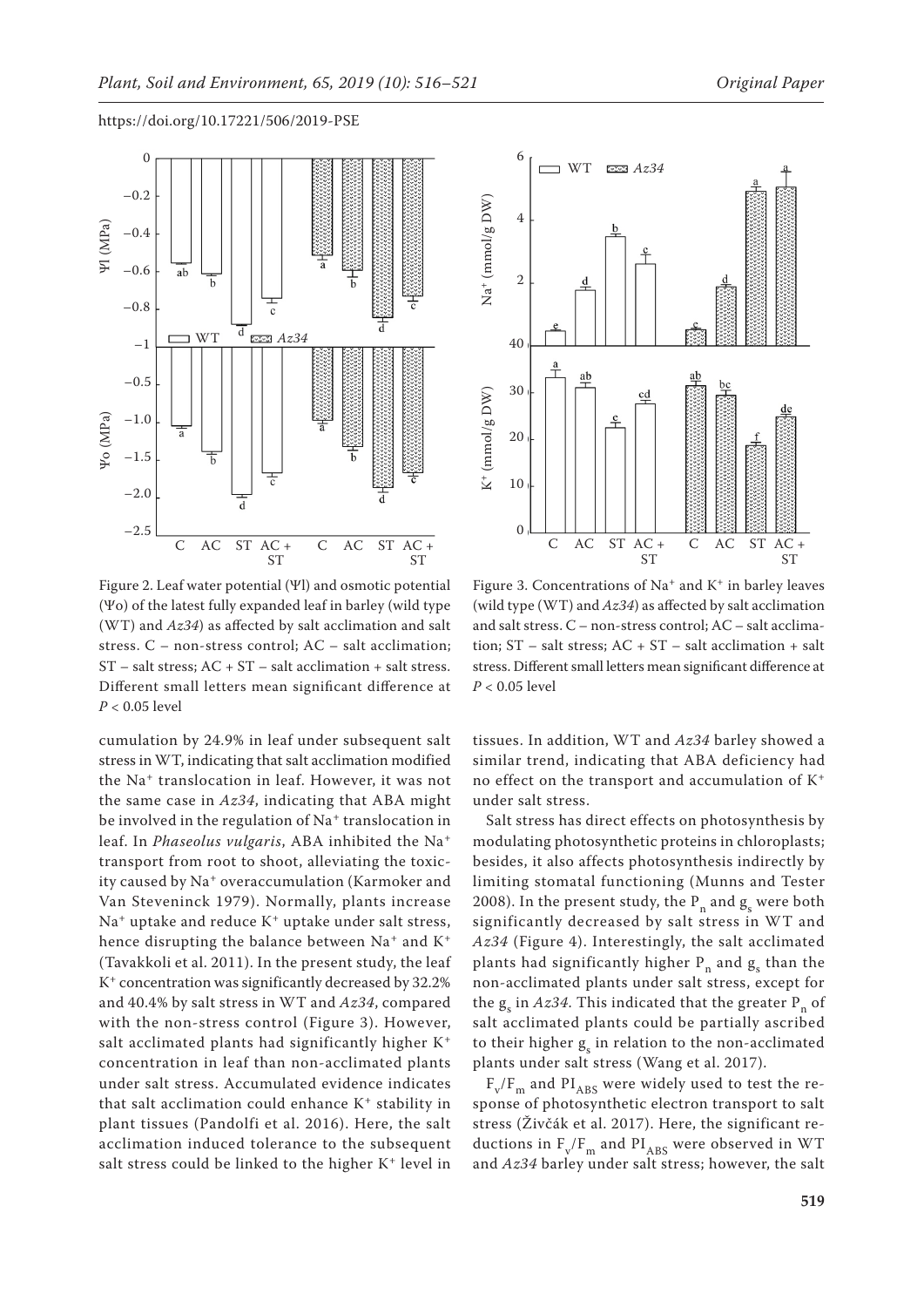

Figure 4. Net photosynthetic rate  $(P_n)$  and stomatal conductance  $(\text{g}_{\text{s}})$  of the latest fully expanded leaf in barley (wild type (WT) and *Az34*) as affected by salt acclimation and salt stress. C – non-stress control; AC – salt acclimation;  $ST$  – salt stress;  $AC + ST$  – salt acclimation + salt stress. Different small letters mean significant difference at *P* < 0.05 level

acclimated plants showed less reduction in  $F_v/F_m$ and  $PI<sub>ARS</sub>$ , in relation to the non-acclimated plants (Figure 5).  $F_v/F_m$  and PI<sub>ABS</sub> reflect the maximum quantum yield of PS II and the light absorption process, respectively (Zivčák et al. 2017). Greater  $F_{\rm v}/F_{\rm m}$ and  $PI_{ARS}$  contributed to the higher  $P_n$  in salt acclimated barley under salt stress, which is in line with the early study (Wang et al. 2017).

The plants could regulate the  $g_s$  to control the photosynthetic rate through modulating the aperture of the stomatal pore in the short term (Sun et al. 2016). In this process, ABA plays an important role in inducing stomatal closure (Dodd and Davies 1994). Here, both guard cell length and guard cell pair width were reduced by salt stress, compared with the non-salt control (Figure 6). For either guard cell length or guard cell pair width, no significant difference was found between ST and AC + ST plants. This demonstrates that salt acclimation had no remarkable effect on the stomatal response to salt stress in barley. Notably, for a given treatment, the *Az34* barley had significantly higher guard cell pair

## https://doi.org/10.17221/506/2019-PSE

width than WT plants under salt stress, indicating that the lowered endogenous ABA concentration resulted in less sensibility of stomata to salt stress. It might depress the salt tolerance of plants, due to higher water loss of plants under salt stress (Liang et al. 2018).

In conclusion, leaf ABA was significantly increased by salt acclimation in WT, while it was not affected in  $Az34$ . The salt acclimation enhanced the  $P_n$  in WT and  $Az34$  under salt stress. However, the  $g_s$  in salt acclimated *Az34* plants were significantly lower than WT under salt stress. In addition, the guard cell pair width was remarkably higher in salt acclimated *Az34* plants than that in WT plants under salt stress. The salt acclimation enhanced the tolerance to the subsequent high salt stress in both WT and *Az34* barley. The salt acclimated WT plants had higher salt tolerance than ABA-deficient *Az34* plants. It was suggested that ABA had a key role in the process of salt acclimation induced salt tolerance in barley.



Figure 5. The maximum quantum efficiency of photosystem II ( $F_v/F_m$ ) and performance index on absorption basis (PI<sub>ABS</sub>) of the latest fully expanded leaf in barley (wild type (WT) and *Az34*) as affected by salt acclimation and salt stress. C – non-stress control; AC – salt acclimation; ST – salt stress; AC + ST – salt acclimation + salt stress. Different small letters mean significant difference at *P* < 0.05 level